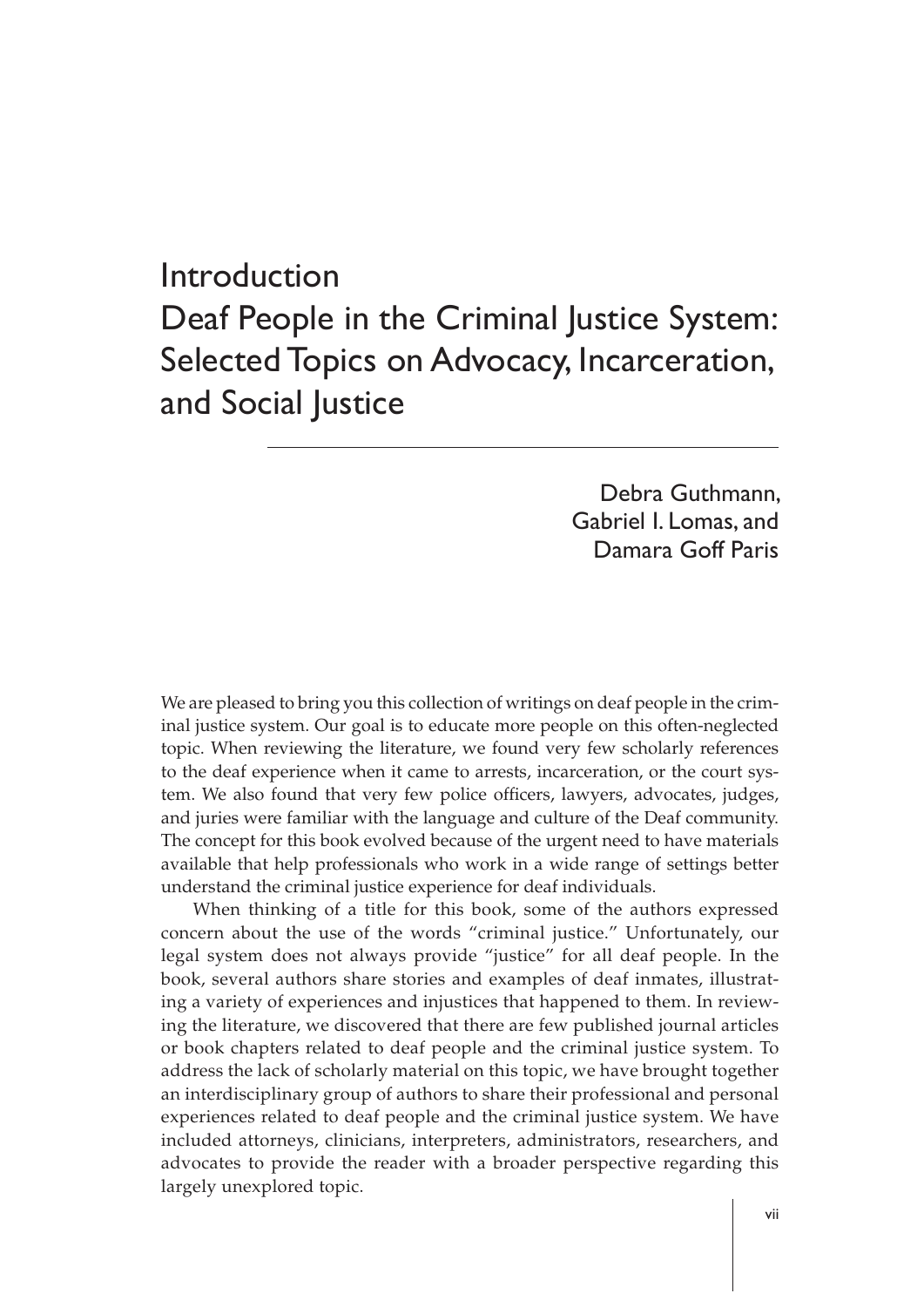#### viii  $\vert$

In this book, we focus primarily on the U.S. criminal justice system but have included several authors from Great Britain who have published extensively and have had experience with deaf people and the justice system in their country. The legal systems in Great Britain and the United States have some similarities as well as some differences, and the challenges faced by deaf people in the criminal justice system are global. Readers will find these parallels interesting and may uncover resources that could be helpful in the United States or in other legal systems throughout the world.

The legal system is a complex one to maneuver, and without appropriate access, many injustices can occur. Deaf people in prison may not be given the same access as hearing individuals, and each step leading to and including incarceration has potential barriers. Deaf people in the criminal justice system are routinely denied sign language interpreters, video access, and other accommodations not only while in prison but at each stage of the legal process. The lack of advocates who are qualified to work with deaf people in prison further exacerbates the marginalization of this population.

There is insufficient data regarding the number of deaf individuals who are incarcerated or involved in other aspects of the legal system. The research and data available related to the criminal justice system and deaf individuals are also sparse when it comes to what happens when a deaf person enters the legal system. While working on the book, the editors contacted different states to try to get a sense of the number of deaf individuals who were incarcerated. The information is not publicly available, and most of the states do not keep track of which inmates are deaf. Additionally, in some states the majority of deaf inmates are in one facility, whereas in other locations they are spread out throughout the state system.

There is a lack of prevention, assessment, and treatment available to deaf individuals with mental health and substance use disorders. This absence can lead to deaf individuals being in the legal system without access to therapeutic interventions that could assist in preventing recidivism. There are situations where deaf people are unable to go to treatment in their home community, which a hearing person would have the ability to do on release, and this lack of access exacerbates challenges and increases the risk of relapse for deaf individuals. This is precisely the kind of subject that is addressed in this book because it has been largely overlooked in the academic arena. This book aims to bring interdisciplinary contributors together to shed light on both problems and solutions for deaf people who interact with the legal system. Readers will find such topics and more discussed in greater depth in this book.

## **DEFINITIONS**

Throughout this book, we use the word "deaf" to refer to all people who may identify as deaf, deafblind, deaf disabled, hard of hearing, late-deafened, and hearing impaired. This definition is consistent with the one offered by the National Deaf Center (2020) and recognizes that many people have an identity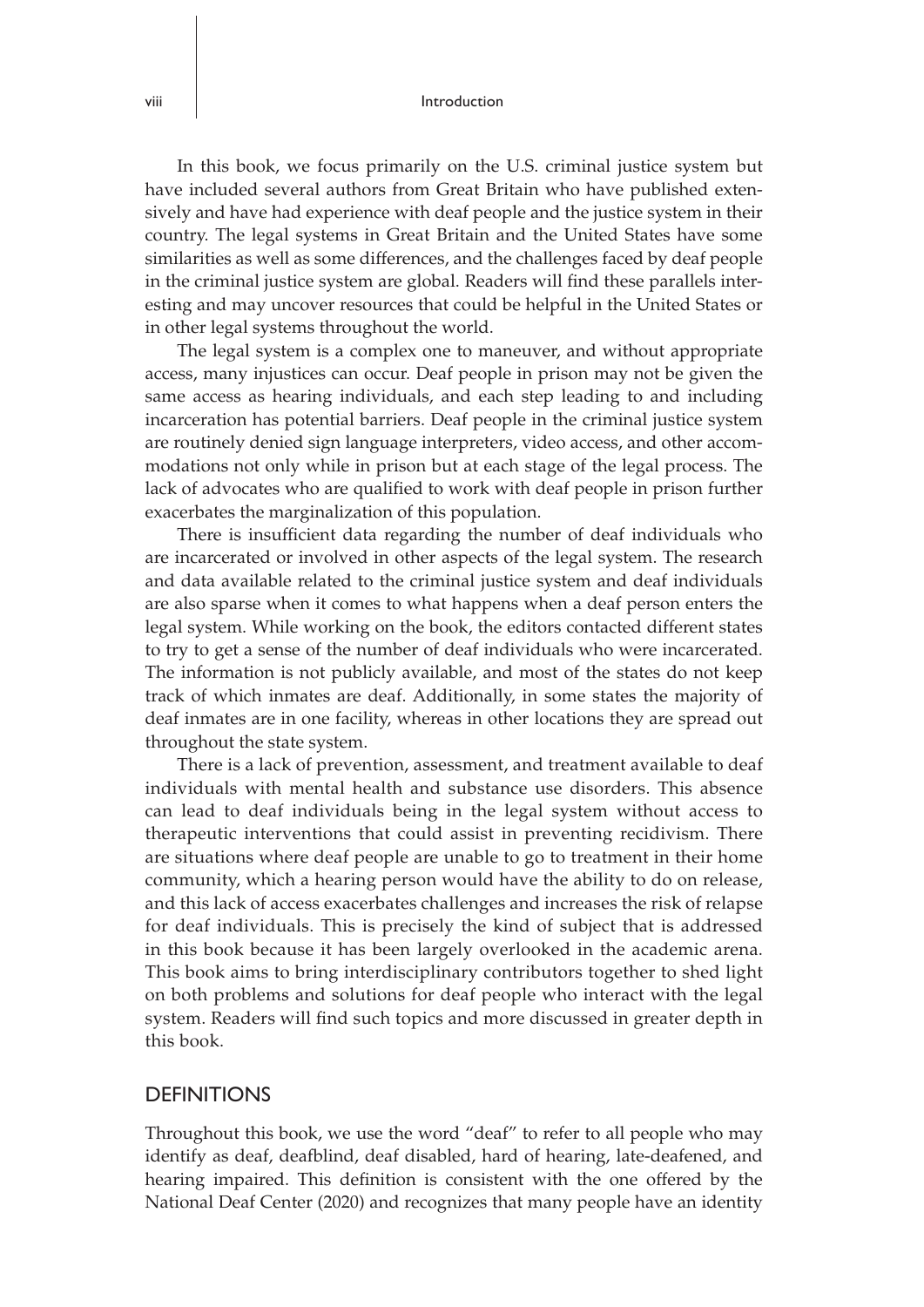#### Introduction ix

that is fluid, changes over time, and fluctuates with the setting. Historically, one of the more dominant views of deaf people has been a medical model in which hearing loss is viewed as a health deficit in need of medical intervention. When referring to the medical model, deaf people are sometimes referred to as deaf, hearing impaired, or people with hearing loss. The term "hearing impaired," although at one time considered to be appropriate to use, is no longer the preferred terminology. Members of the Deaf community identify as a linguistic and cultural minority group and designate this by capitalizing the "D" in "Deaf." The Deaf community in the United States uses American Sign Language (ASL) as the shared language. Culturally Deaf people are included in our use of "deaf" throughout this book.

Deaf people typically develop visual language (ASL) naturally, much like the experience of spoken language development of hearing children born to hearing parents. The majority of deaf children are born to hearing parents, and many may not be exposed to ASL during early childhood. Some deaf people may have language development challenges, including language deprivation, cognitive impairment, neuroatypical features, the presence of disabilities, and sometimes exposure to multiple languages with no clear and consistent language for use at home, at school, and in the community.

Typically, prisoners have some access to communication with people outside of prison, although it may be limited owing to the level of security where one is being held. Hearing eligible prisoners may make telephone calls or visit with friends and family members. Deaf people who cannot effectively use the phone rely on other means of telecommunication. In the past, deaf people used a digital teletype device called a telecommunication device for the deaf (TTY or TDD). The device was slow and cumbersome because users were required to type English words to communicate, and the person on the other end had to wait to reply until the user was finished. However, advances in technology and the widespread availability of high-speed internet in most communities have eliminated the TTY. Today, most deaf people prefer to use a videophone (VP), a device that transmits both sound and video, much like Skype. Because deaf people can see each other when using a VP, communication happens in real time. Furthermore, relay services (an operator service that allows a hearing party and a deaf party to call one another) now use video relay services in which interpreters voice and sign in real time, making conversations feel natural and smooth.

There are prisons that do not have VPs for inmates, and because of that, even though they are outdated and cumbersome, TTYs may be used. Even in prisons that have VPs, because of the demand for their use, inmates may revert to using TTYs because they are more available than VPs. Until recently, deaf people have not had access to VPs in prisons. However, lawsuits filed in some states have enabled inmates located in those areas to use VPs to make calls and reconnect with family members. These issues are addressed in several chapters of this book but covered more in depth in Chapter 9 by Barry Taylor and Rachel Weisberg, disability attorneys who have won cases that have increased communication access for some deaf inmates.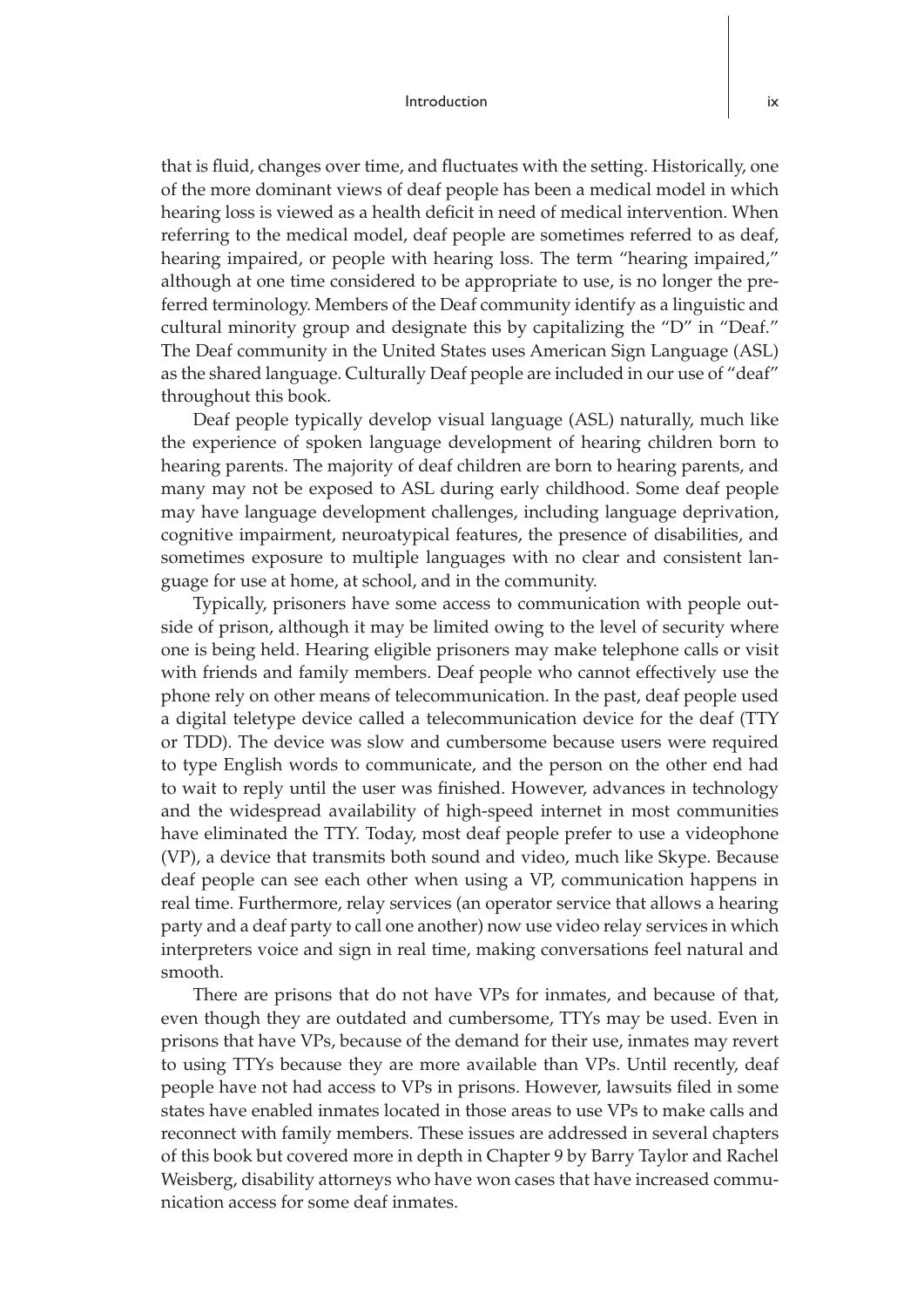## HOW THIS BOOK IS ORGANIZED

The book uses a combination of research, clinical, anecdotal, and legal case examples to illustrate key points. All case examples have identifying information changed to protect the confidentiality of the deaf individual. This format helps readers build a greater understanding of the topics. One anecdote that was shared by one of our editors was from John Smith (pseudonym) and illustrates the isolation and communication frustrations experienced by deaf individuals who are incarcerated (Smith, personal communication, May 15, 2018).

There are about 80 deaf prisoners at the Estelle Unit in Huntsville, Texas. Most of them are nicknamed the "Sitting Stones" because they sit and watch TV in the recreational dayroom all day long. Some have longer sentences than others and will be in prison for many years. There was one deaf inmate who refused to become one of the sitting stones. While in school and as an adult, he struggled with his reading and writing skills, and that was a barrier for him. There was also a major shift in his life when he used a VP for the first time. He became reconnected with his deaf nieces and nephews, whom he had not seen for a long time. After chatting with them on the VP, he would feel somewhat inferior because he struggled to understand what they were discussing. He knew what he needed to do and was determined to do it himself. He obtained a dictionary and began reading the newspaper daily. He used the dictionary frequently because there were so many words that he did not understand. He collected piles of magazines, newspapers, and books in his cell. He would look up words from the dictionary and write down the definitions of the new vocabulary on paper. He became motivated to have conversations with his nieces and nephews and discuss the new vocabulary words he was learning.

Being an incarcerated deaf individual can result in significant isolation. This case underscores the importance of having VPs in prisons. VPs ensure that deaf inmates have the same access as hearing inmates. They also help to build a bridge with the outside world and give hope to isolated inmates. Although this example refers to communication with those outside of prison, the inability to interact with hearing inmates and prison personnel may exacerbate the deaf inmates' feeling of isolation and could impact their mental health.

#### STRUCTURE OF THE BOOK

The editors reached out to experts in the field who could contribute to key areas related to criminal justice and deaf people. These areas include juvenile and adult justice, language and communication, interpreter issues, substance abuse and mental health, research considerations, and the legal system. The book is divided into three sections, which include: 1. Research and Evaluation; 2. Theory, Practice, and Specialized Services; and 3. Legal Aspects.

In Chapter 1, "Demographics and Etiology in Deafness: Sociocultural Elements of Relevance to the Criminal Justice System," Damara Goff Paris, E. Basil Kessler, and Gabriel A. "Tony" Martin focus on the issues surrounding concrete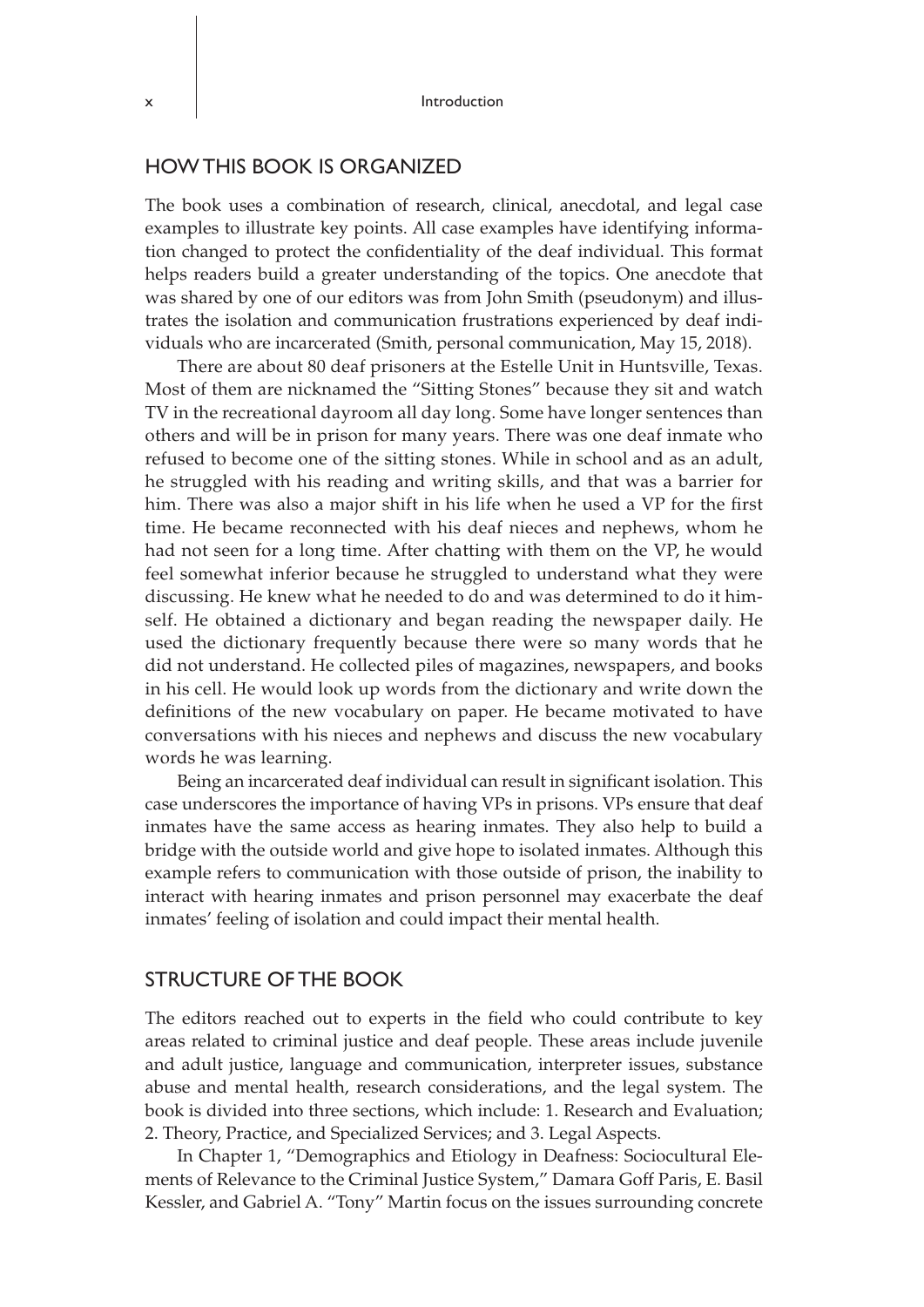data collection of demographic information pertinent to deaf individuals. Part of the difficulty in identifying accurate numbers has to do with the lack of questions regarding the use of ASL on self-reporting surveys, which can skew the results toward the number of people participating in the surveys who are not cultural representatives of the Deaf community. Additionally, the U.S. Census states on their website that questions regarding languages spoken and English-speaking ability were not designed to collect information about sign language users and that they count ASL users as those who speak English. This lack of data collection on a national level further impacts researchers' ability to determine the number of ASL users in the United States.

In Chapter 2, "Assessing Linguistic Incompetence in the Criminal Justice and Mental Health Systems," Roger C. Williams addresses critical elements related to the court system and linguistic incompetence with deaf people. Williams offers procedures for assessing linguistic incompetence. Linguistic competence is crucial in all cases. Defendants must be able to understand the charges against them. Linguistic incompetence is usually something long-standing, meaning that the individual charged with a crime has struggled with language for most or all of their lives. In some cases, defendants might be linguistically incompetent, resulting in many challenges. At the same time, zealous prosecutors may fail to consider that the deaf person may be innocent of charges brought against them.

In Chapter 3, "Research Methods With Deaf People in the Justice System," Raychelle L. Harris and Donna M. Mertens explore the world of research with deaf people in the criminal justice system and give readers examples of how research with small populations can be done. While research is abundant in the world of criminal justice for hearing people, little research has been done involving deaf people. There are a number of reasons for this, many of which this chapter addresses.

In Chapter 4, "School-to-Prison Nexus: Deaf Youth and the Juvenile Justice System," Gabriel I. Lomas shares his experiences with the school-to-prison nexus for deaf students. He explains how school policies frequently drive deaf students away from treatment and toward the criminal justice system. Examples in the chapter illustrate how multiple systemic challenges may result in deaf students experiencing a nexus that leads to a prison pipeline. Lomas makes recommendations on how to disrupt the school-to-prison nexus for deaf students.

In Chapter 5, "Substance Use Disorders Among Deaf Offenders," Debra Guthmann and Marcia Kolvitz address the presence of co-occurring disorders related to deaf offenders who may have substance abuse and/or mental health conditions. Throughout the chapter, the experiences of two deaf men are included to give the reader insight into what may happen when deaf offenders are incarcerated for substance abuse-related infractions. The intersection of substance abuse, mental health, and criminal behavior among deaf people is explored in greater depth in this chapter.

In Chapter 6, "Deaf People Within the Justice System: Insights From the United Kingdom," Susan O'Rourke, Sally Austen, and Elizabeth Wakeland, all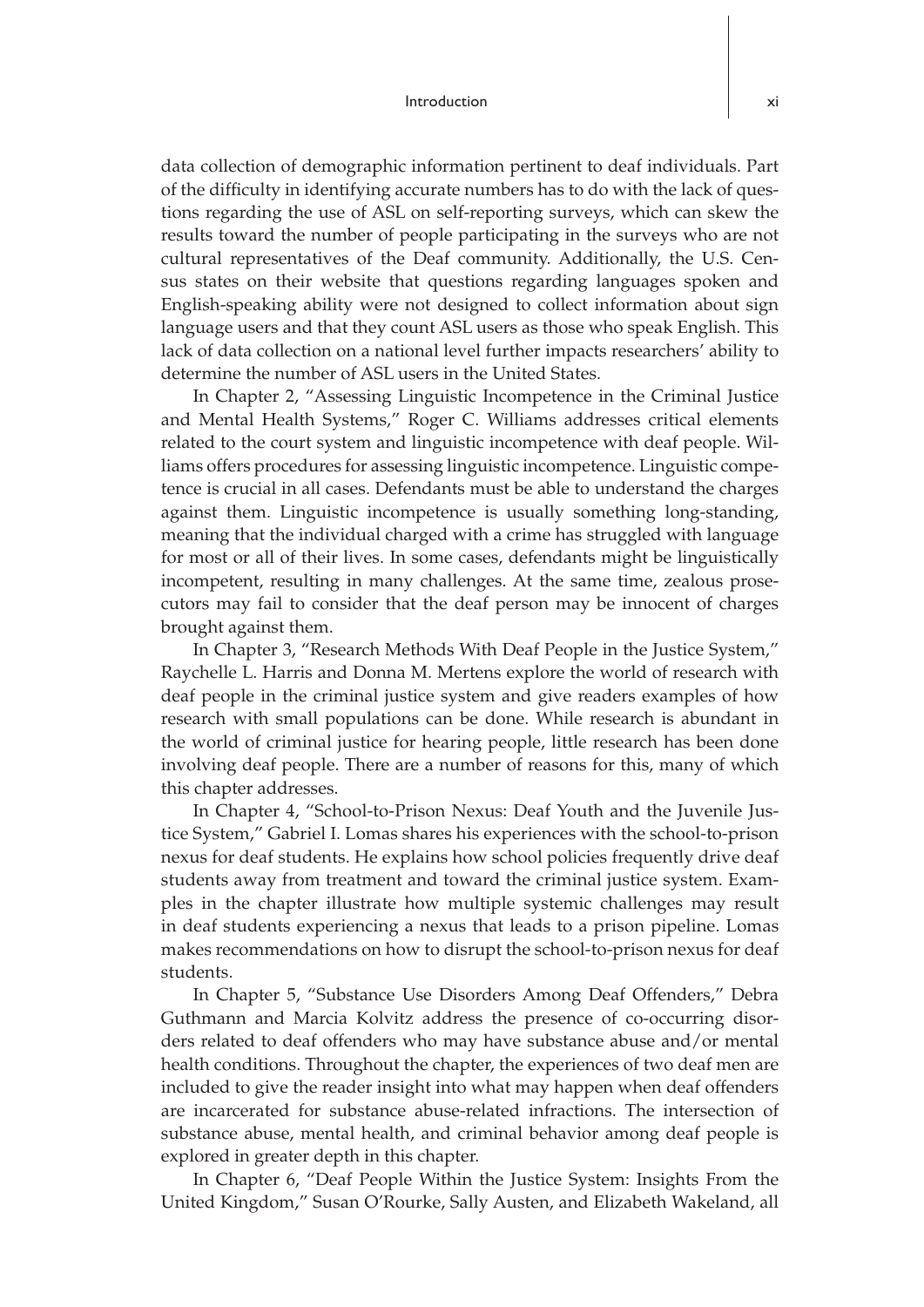British, share scholarship and offer insights on the factors that contribute to crimes committed by deaf people. They explore theories of criminal behavior and evaluate it in the context of the deaf experience. They include both challenges and successes experienced with deaf people and the criminal justice system.

In Chapter 7, "Discourse, Sign Language Interpreters, and the Criminal Justice System: Implications for Communicating With Deaf People," Theresa B. Smith explores the complexity of what it means to interpret for people who are deaf within the criminal justice system. Smith discusses why certified and qualified interpreters are essential to this arena. Summaries of actual cases are used to analyze, highlight, and explain some of the issues and implications, concluding with some recommendations for establishing policies and procedures for the use of interpreters within this kind of system.

In Chapter 8, "Deafness, the Individuals With Disabilities Education Act, and the Juvenile Delinquency System," Daniel Shaw reviews special education law, including the Individuals With Disabilities Education Act, and the intersection of these laws with the juvenile corrections system. IDEA is the primary law that allows for communication access for deaf youth in schools. The child's right to a free, appropriate, publicly funded education does not terminate when a deaf youth becomes incarcerated, so IDEA continues to be the primary law of reference for incarcerated deaf children.

 In Chapter 9, "Nondiscrimination in the Criminal Justice System: An Examination of the Americans With Disabilities Act and Section 504 of the Rehabilitation Act," Barry C. Taylor and Rachel M. Weisberg address key elements of these laws as well as case law that supports access for deaf clients and inmates. The authors look at a number of issues, including those related to interpreters, videophone access, accessible alerts, and assessments of needs. Taylor and Weisberg also share an overview of the type of defense that law enforcement, corrections, or a criminal court can make when defending ADA cases and touch briefly on the issue of remedies.

In Chapter 10, "The Attorney–Client Relationship," Amber D. Farrelly discusses the role of the attorney when representing deaf clients, and the importance of trust and diligent representation. She emphasizes the importance of ensuring the right to due process and access to counsel through direct communication or sign language interpreters. Finally, Farrelly discusses both mental and linguistic competency and the implications of these situations under the law.

In Chapter 11, "Disability Justice in the Age of Mass Incarceration," Talila A. Lewis comprehensively examines the challenges faced by deaf people navigating the criminal justice system. As the director of the nonprofit Helping Educate to Advance the Rights of the Deaf, and an attorney with a passion for advocacy, Lewis has been successful in advocating on numerous cases in which deaf people have been incarcerated unfairly or are denied access behind bars. Lewis offers readers strategies for advocacy through case examples and case law citations related to deaf people.